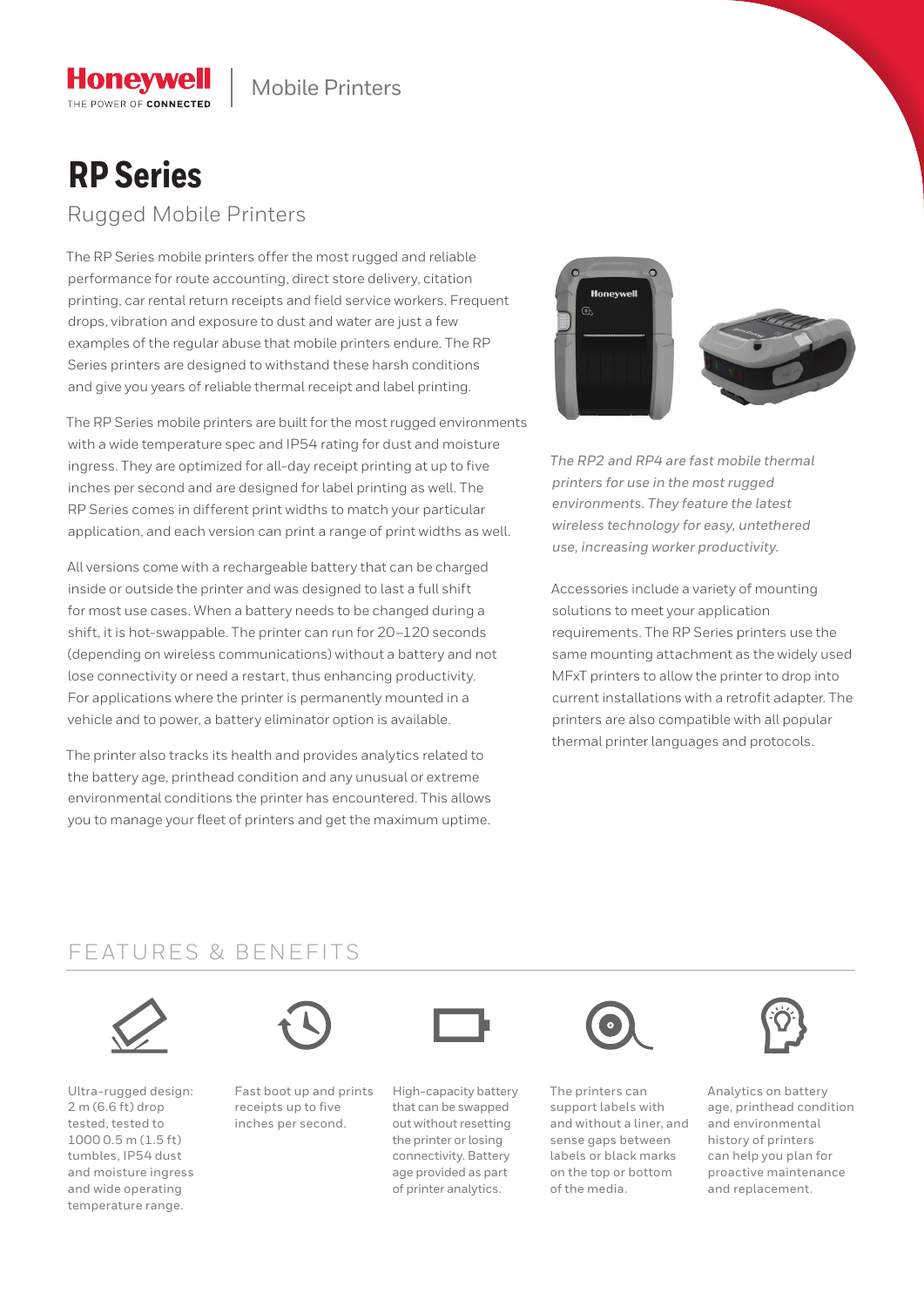# **RP Series** Technical Specifications

#### **MECHANICAL**

#### **2 in Printer:**

**Dimensions (H x W x D):** 160 mm x 116 mm x 77 mm (6.3 in x 4.6 in x 3.0 in) **Printer Weight:** 0.54 kg (1.2 lb)

(with battery, no media)

### **4 in Printer:**

**Dimensions (H x W x D):** 187 mm x 164 mm x 77 mm (7.36 in x 6.46 in x 3.0 in) **Printer Weight:** 0.90 kg (1.98 lb) (with battery, no media)

## MEDIA

#### **Media Roll Width:**

**RP2:** 25 mm (1.00 in) to 57 mm (2.25 in) **RP4:** 51 mm (2.00 in) to 111 mm (4.4 in)

## **Maximum Print Width:**

**RP2:** 48 mm (1.89 in) **RP4:** 104 mm (4.1 in)

**Media Types:** Receipt paper, linered and linerless\* labels with black mark or gap sensing

**Maximum Roll Capacity:** 58 mm (2.25 in) outside diameter

**Core Sizes:** 10.16 mm (0.4 in), 19 mm (0.75 in), or 25.4 mm (1.0 in) inside diameter

**Media Thickness:** 0.05 mm (2 mil) to 0.16 mm (6.3 mil)

For optimum print quality and printer performance, use certified Honeywell media supplies.

## COMMUNICATIONS

USB 2.0, includes On-The-Go (OTG) capabilities for scanner, scale and keyboard input

NFC, for pairing and retrieving configuration and diagnostic information

**Bluetooth®:** Bluetooth 4.0 + LE dual radio mode; serial port profile, security modes 1-4, encryption 1-3e, Apple® iOS compatible

**802.11 a/b/g/n and Bluetooth with dual radio mode; wireless access modes:** infrastructure and ad hoc

|                       | WFP                                             | <b>WPA</b>        | WPA <sub>2</sub> |
|-----------------------|-------------------------------------------------|-------------------|------------------|
| <b>MODES</b>          |                                                 | PSK/Enterprise    |                  |
| SECURITY/ENCRYPTION   | 64/128                                          | TKIP/RC4 CCMP/AFS |                  |
| <b>AUTHENTICATION</b> | LEAP. EAP-PEAP. EAP-FAST.<br>EAP-TTLS, EAP-LEAP |                   |                  |

**Internet Protocols Supported:** UDP/TCP, DHCP, BootP, FTP, FTPS, SFTP, TFTP, Telnet, LDP, SNMP; remote and Auto Update features supported; 802.11i

#### **ENVIRONMENTAL**

Meets IP54 dust and water ingress rating **Drop Specification:** 2 m (6.6 ft) **Tumble Test:** 1000 cycles at 0.5 m (1.5 ft) **Operating Temperature:** -20°C to 55°C (-4°F to 131°F) **Storage Temperature:** -30°C to 65°C

(-22°F to 149°F)

**Charging Temperature:** 0°C to 50°C (32°F to 122°F)

**Operating Humidity:** 10% – 90% (non-condensing)

**Storage Humidity:** 10% – 90% (non-condensing)

#### SOFTWARE/FIRMWARE

NETira Configuration Tool – complete printer setup utility

**Control Language Compatibility:** Line Printer Mode, Easy Print, DPL, ZPL II, CPCL, IPL, XML (limited)

**Device Management Compatibility:** NETira **Remote Management:** monitor and manage printers; NETira MD: mobile device management utility for smart mobile devices; AirWatch® Mobile

**Device Management:** Wavelink® Avalanche MC, Soti Mobilink

**Network Compatibility:** TCP-IP based networks; AS/400 (LPD)-based networks

**Drivers:** Microsoft® Windows® XP/Vista/7/8, and 10

**Label-Design Software Compatibility:** BarTender, Niceware/NiceLabel and others

**ERP Systems Compatibility:** SAP®, Oracle®

**Software Development Kit:** Android™ 2.1 and above; Apple iOS 5, 6 and 7; Microsoft Windows Desktop up to Windows 8, Windows 8 Store, Windows Mobile and Windows CE; C++, C-Sharp, Java, ActiveX Control

### USAGE FEATURES

**Intelligent Backlit Icons:** On/Off Button, Battery Charge, Battery Life, Media Status, Communication Status

**Media:** Drop-in/easy-to-load media, adjustable media arms, 4 in printer fan fold slot

**Proactive Maintenance:** Sensors for reporting printer usage information (battery, printhead, environmental) and management console

\* For use in RP Series printers equipped with linerless option only